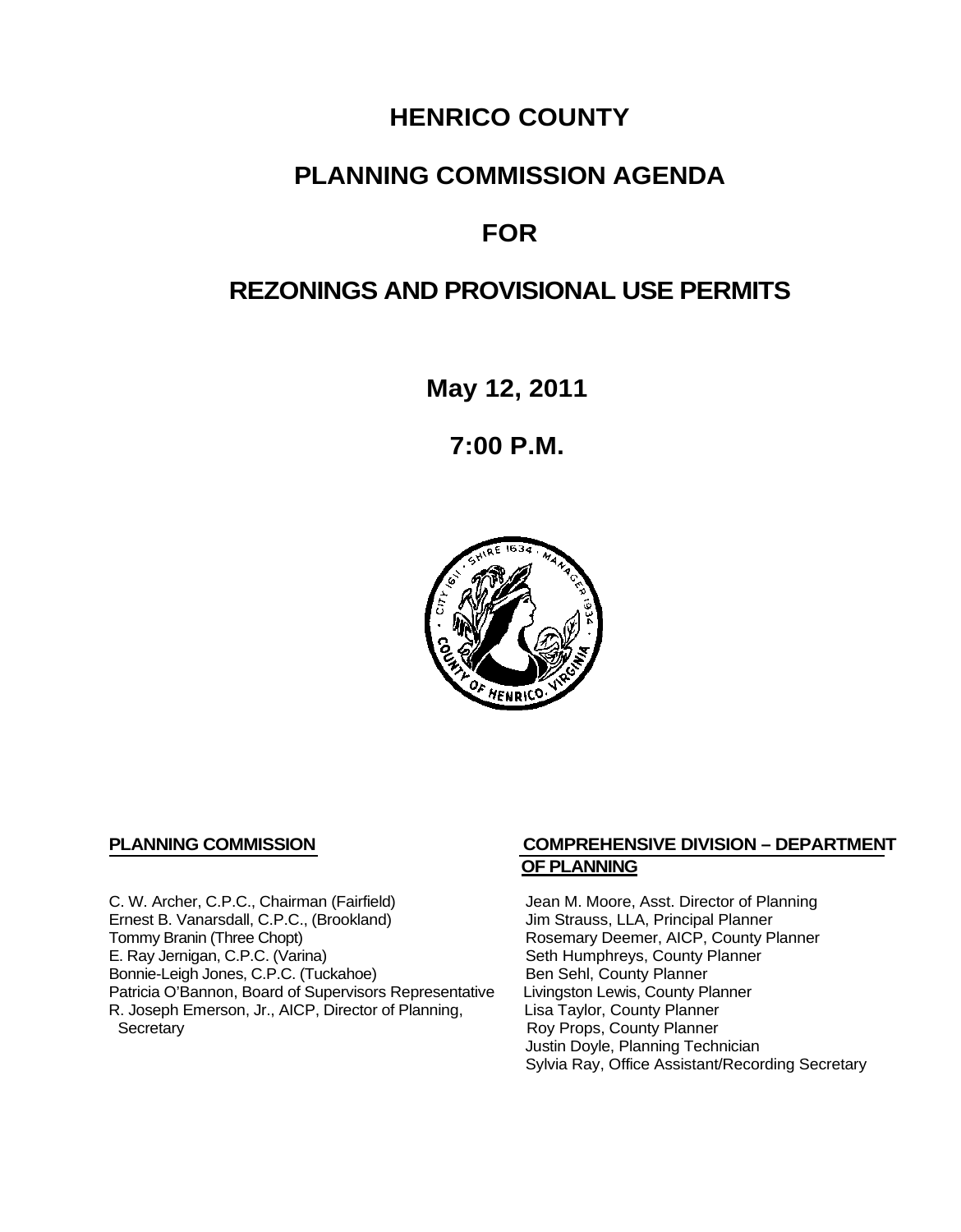#### **PLANNING COMMISSION REZONING MEETING FINAL AGENDA MAY 12, 2011**

**BEGINNING AT 6:00 P.M.**

**WELCOME:**

**PLEDGE OF ALLEGIANCE:**

**RECOGNITION OF NEWS MEDIA:**

**CALL TO ORDER:**

#### **PUBLIC HEARING ON ZONING ORDINANCE AMENDMENTS:**

To Amend and Reordain Section 24-104 Titled "Signs" of the Code of the County of Henrico to Regulate Menu Signs at Drive-Through Restaurants **Staff – Ben Blankinship**

**Approved**

To Amend and Reordain Section 24-3 Titled "Enumerated," Section 24-13 Titled "Accessory uses permitted," Section 24-53 Titled "Accessory uses permitted," and Section 24-96.1 Titled "Reserved," of the Code of the County of Henrico, to Allow Temporary Family Health Care Structures **Staff – Ben Blankinship Approved**

To Amend and Reordain Section 24-3 Titled "Enumerated," and Sections 24-11, 24- 13.1, 24-28, 24-32, 24-38, and 24-51, All Titled "Principal uses permitted," of the Code of the County of Henrico, to Regulate Group Homes and Assisted Living Homes **Staff – Ben Blankinship**

**Approved**

**BEGINNING AT 7:00 P.M.**

**REQUESTS FOR WITHDRAWALS AND DEFERRALS: (0); (1)**

**REQUESTS FOR EXPEDITED ITEMS: (1)**

**CASES TO BE HEARD: (3)**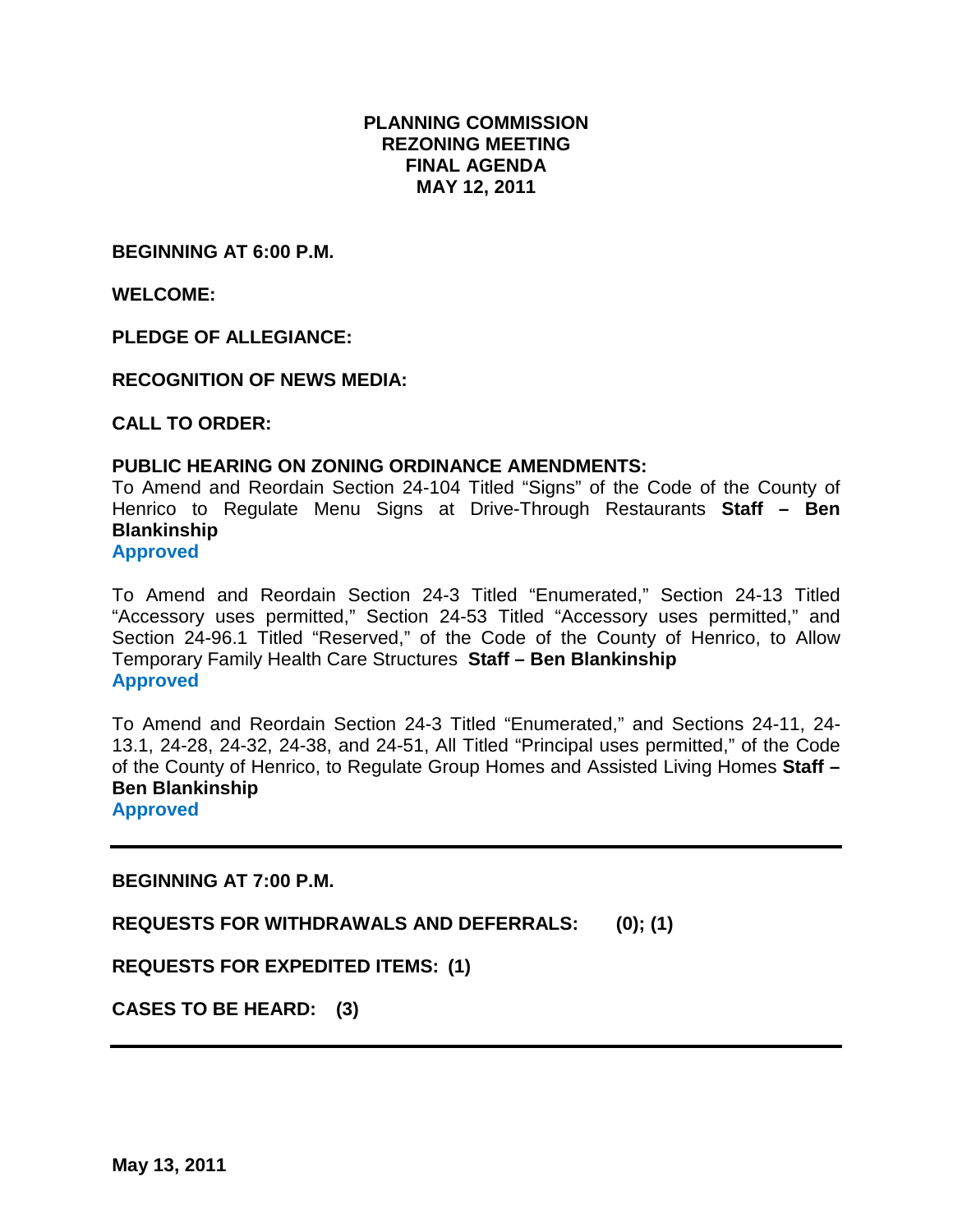#### **TUCKAHOE:**

**P-8-11 Kristine Riley for West End Farmers' Market, LLC:** Request to amend Conditions 1 and 3 approved with Provisional Use Permit P-3-10, on Parcels 732-751- 4078, 732-751-0561, and 731-751-8088 located at the southwest intersection of Ridgefield Parkway and Gayton Road. The applicant proposes to change the annual opening date and add Sunday hours of operation for an existing farmers' market. The existing zoning is B-3 Business District. The Land Use Plan recommends Commercial Concentration. **Staff – Lewis Livingston (Expedited Agenda Requested) Recommended for Approval**

#### **BROOKLAND:**

None.

#### **VARINA:**

#### *(Deferred from the March 10, 2011 Meeting)*

**C-3C-11 Alvin S. Mistr, Jr. for Eugene Ray Jernigan:** Request to conditionally rezone from R-4 One-Family Residence District to B-3C Business District (Conditional) Parcels 815-714-1027, -0737, and -1837 containing .8 acres, located at the northeast corner of Williamsburg Road (US Route 60) and Leonard Avenue. The applicant proposes retail or office uses. The uses will be controlled by zoning ordinance regulations and proffered conditions. The Land Use Plan recommends Commercial Concentration and Suburban Residential 2, density should not exceed 3.4 units per acre. The site is in the Airport Safety Overlay District. **Staff – Ben Sehl Deferred to the June 9, 2011 Meeting**

### *(Deferred from the April 14, 2011 Meeting)*

**C-5C-11 Ronald Taylor:** Request to conditionally rezone from A-1 Agricultural District to B-3C Business District (Conditional) Parcel 808-722-7565 containing approximately 1.26 acres, located on the north line of Nine Mile Road (State Route 33) approximately 250' west of its intersection with E. Richmond Road. The applicant proposes a carwash. The use will be controlled by zoning ordinance regulations and proffered conditions. The Land Use Plan recommends Office/Service. The site is located in the Enterprise Zone and partially in the Airport Safety Overlay District. **Staff – Lisa Taylor Recommended for Approval**

**C-6C-11 Brian Mitchell for J & B Realty, LLC:** Request to conditionally rezone from A-1 Agricultural District to R-5AC General Residence District (Conditional) Parcel 843-701-2778 containing approximately 24.4 acres, located along the south line of Portugee Road approximately 2,300 feet east of its intersection with Memorial Drive. The applicant proposes a zero lot line single-family residential development. The R-5A District permits residential development at a density not to exceed six (6) units per acre. The use will be controlled by zoning ordinance regulations and proffered conditions. The Land Use Plan recommends Office and Environmental Protection Area. **Staff – Livingston Lewis (Deferral requested to the July 14, 2011 Meeting) Deferred to the July 14, 2011 Meeting**